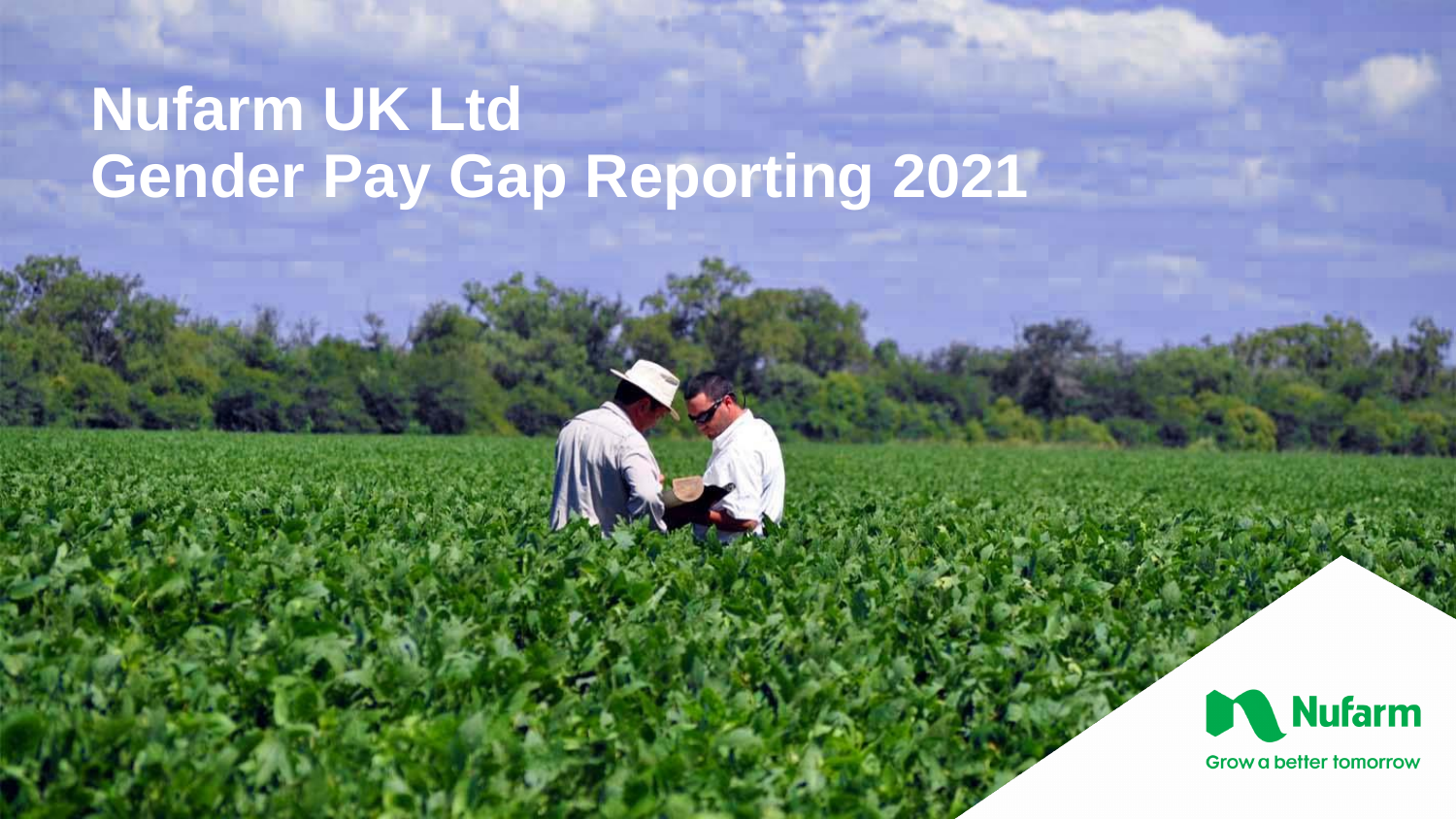## **Introduction**

#### **What is the Gender Pay Gap?**

The gender pay gap is an equality measure that shows the difference in average earnings between women and men. This is different to equal pay which is difference in pay for comparable jobs.

The figures in this report cover the snapshot date of **5 th April 2021.**

#### **Nufarm UK Ltd**

Nufarm UK Ltd is part of a global group of companies focused on the provision of a wide range of top quality crop protection products for farmers and growers including Herbicides, Insecticides, Fungicides and Plant Growth Regulators. Our UK operation is resourced with over 340 staff; including sales and marketing managers, a team of technical specialists and a manufacturing centre in West Yorkshire.

- 
- 

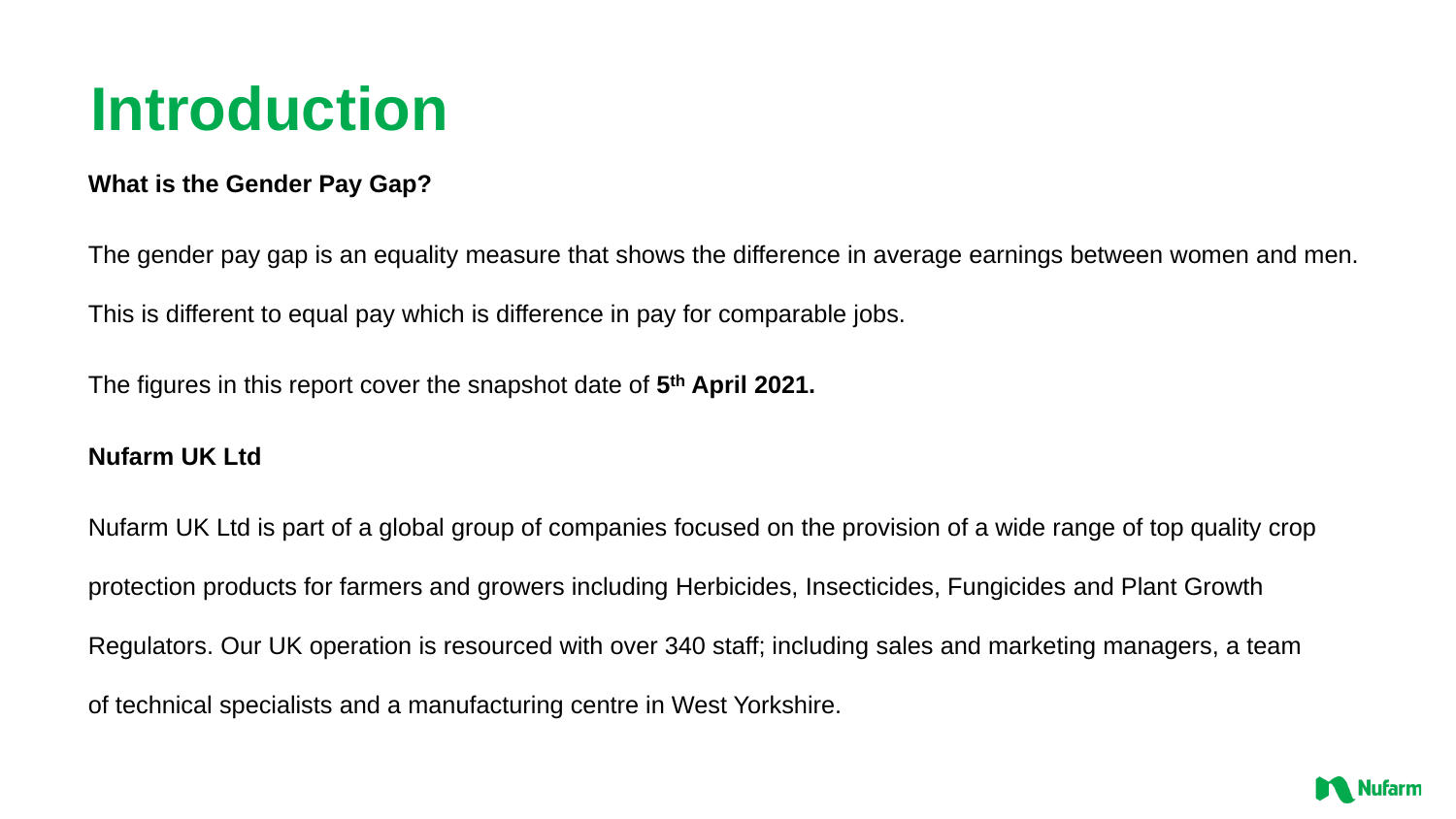## **Mean and Median Pay**

The mean pay gap is the difference in the average hourly pay for women compared to men.

The median pay gap represents the middle point of a population.

- The mean hourly pay for women is 4.7% higher than for men.
- The median hourly pay for women is 14.2% higher than for men.

This means that on average for every £1 a man earns, a woman earns £1.047

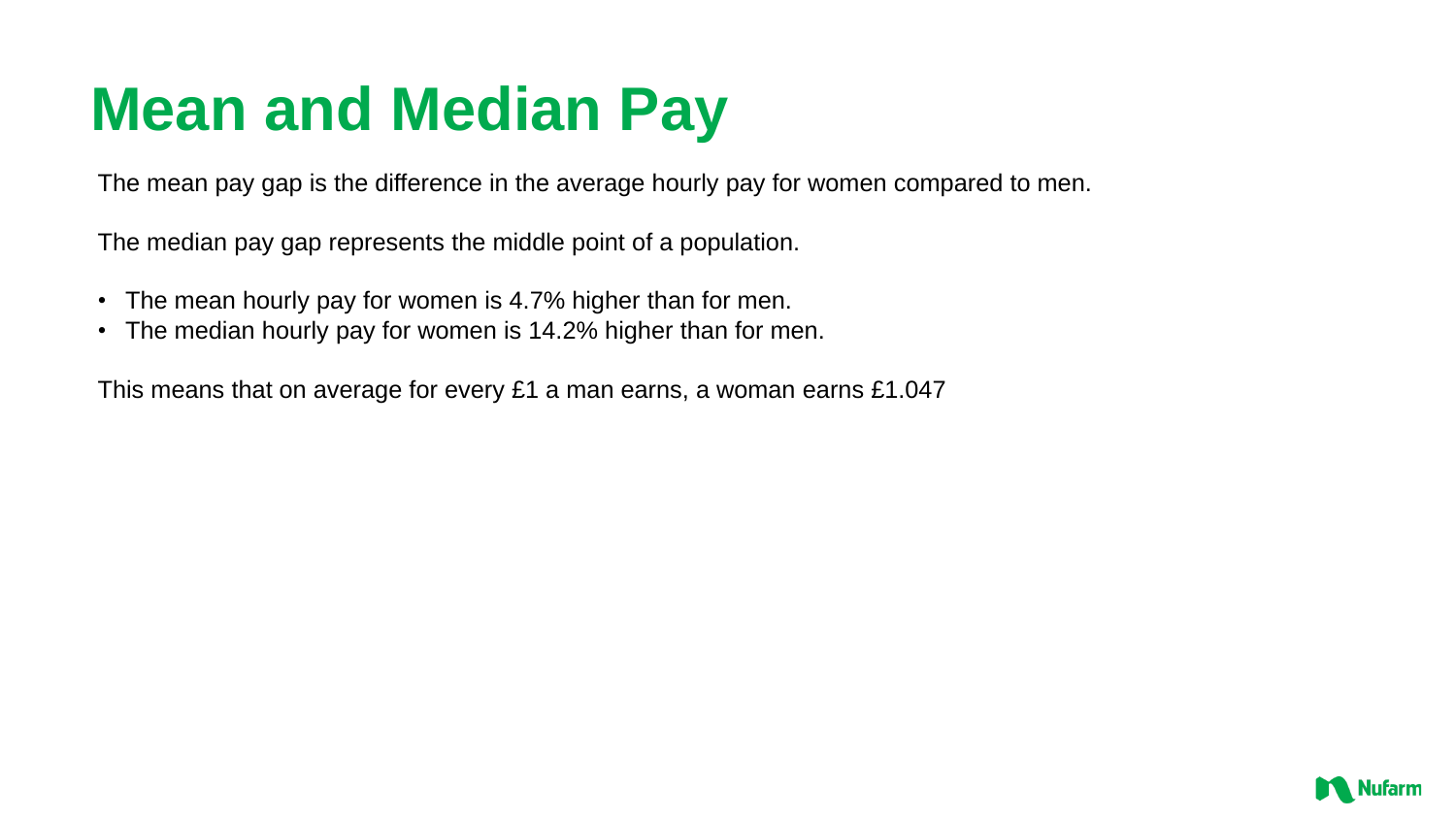# **Mean and Median Bonus Pay**

The mean pay gap is the difference in bonus pay received by women compared to men. The median pay gap represents the middle point of the populations.

- The mean bonus pay for men is 12.6% higher than for women.
- The median bonus pay is the same for women and men.

- 96.5% of men received a bonus payment in the reporting period.
- 94.3% of women received a bonus payment in the reporting period.

All employees are able to receive a bonus if the company achieves performance triggers. Those who did not receive a bonus during the period were not eligible due to joining Nufarm after the cut off date.

|                  | Mean Gender Bonus Gap | Median Gender |
|------------------|-----------------------|---------------|
| <b>Bonus Gap</b> | $-12.6%$              | 0.0%          |

|                                 | <b>Male</b> | <b>\Female</b> |
|---------------------------------|-------------|----------------|
| Total                           | 288         |                |
| Those in receipt of Bonus Pay   | 278         | 50             |
| % employees receiving Bonus Pay | 96.5%       | 94.3%          |



**Meanus Gap**